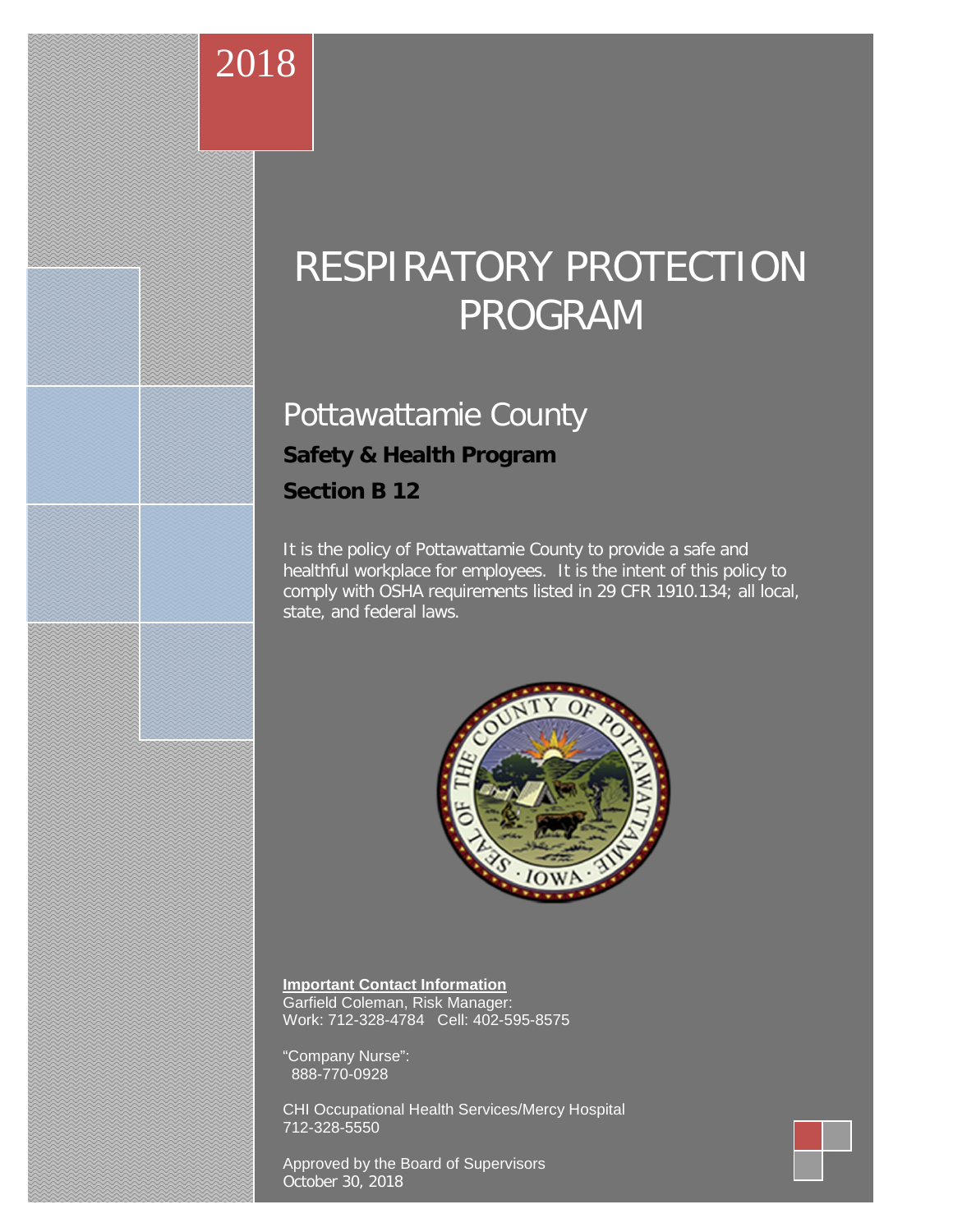# **TABLE OF CONTENTS**

# **MODEL FORMS**

| Appendix A: | Tasks for which Respiratory Protection is Required |
|-------------|----------------------------------------------------|
| Appendix B: | Voluntary Use of Respirators                       |
| Appendix C: | Respirator Cartridge Change Schedule               |
| Appendix D: | Respiratory Protection - Fit Test Worksheet        |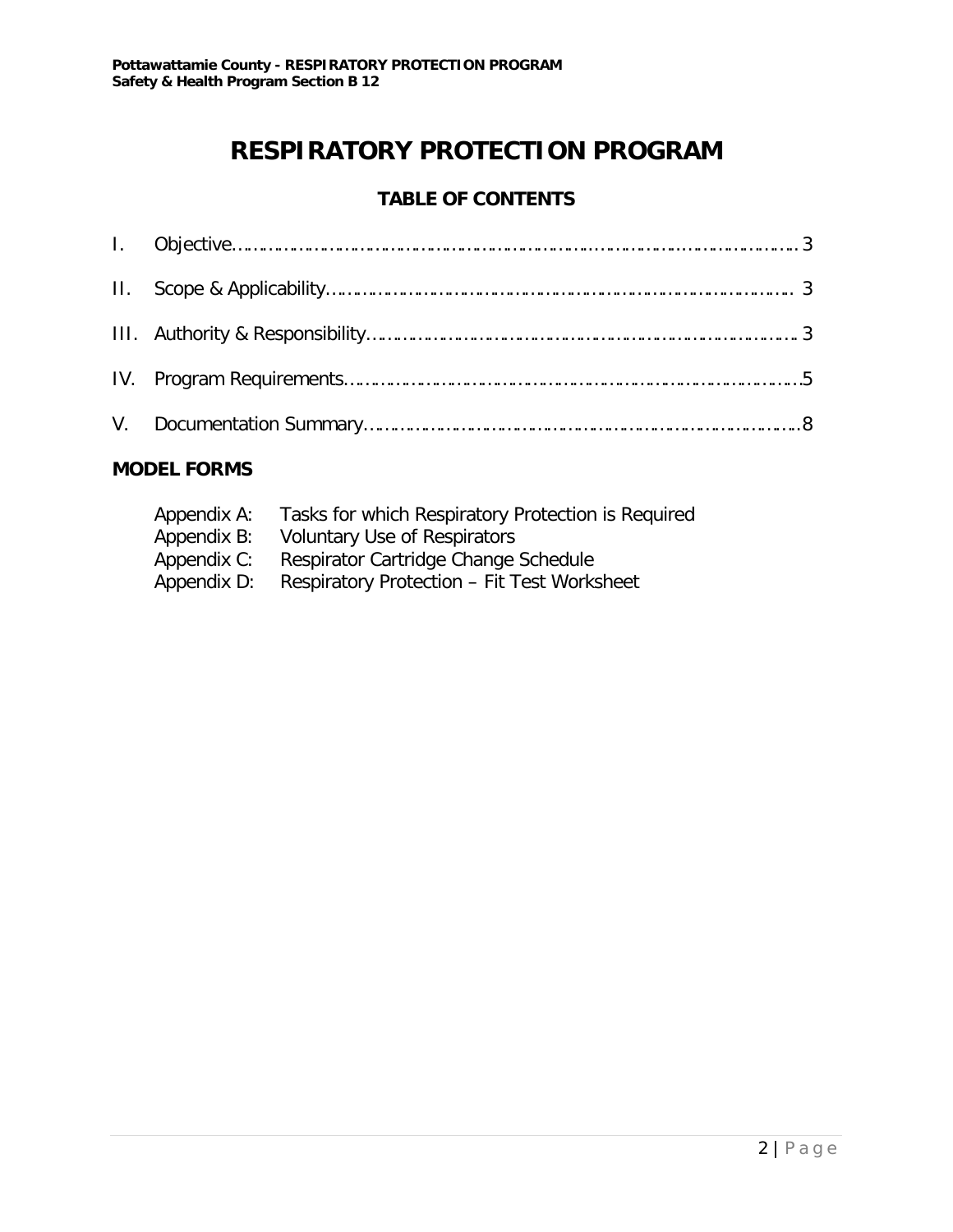# **I. Objective**

The purpose of this procedure is to establish a respiratory protection program to ensure the protection of all employees from respiratory hazards through proper selection and use of respirators. This program is intended to comply with OSHA's respiratory protection program (29 CFR 1910.134).

# **II. Scope & Applicability**

This program applies to employees who are exposed to airborne contaminants that cannot be controlled through engineering or administrative controls. It also applies to employees who anticipate wearing respiratory equipment during an emergency incident.

# **III. Authority & Responsibility**

### **A. Risk Management shall be responsible for:**

- 1. Developing and administering the Respiratory Protection Program.
- 2. Identifying work areas within Pottawattamie County facilities that have a need for employees to use a respirator and perform evaluations.
- 3. Performing all necessary personal air monitoring to determine exposure to potentially hazardous airborne contaminants.
- 4. Determining if engineering and administrative controls can be put in place to eliminate exposure to airborne hazards.
- 5. Providing training and fit testing, or verifying it is done accordingly, to employees who are required to use a respirator.
- 6. Ensuring that the employees are medically fit to wear a respirator.
- 7. Maintaining medical approval, fit test and training records.
- 8. Reviewing and updating the program whenever new information is available.
- 9. Ensuring compliance with all federal, state, and local regulations.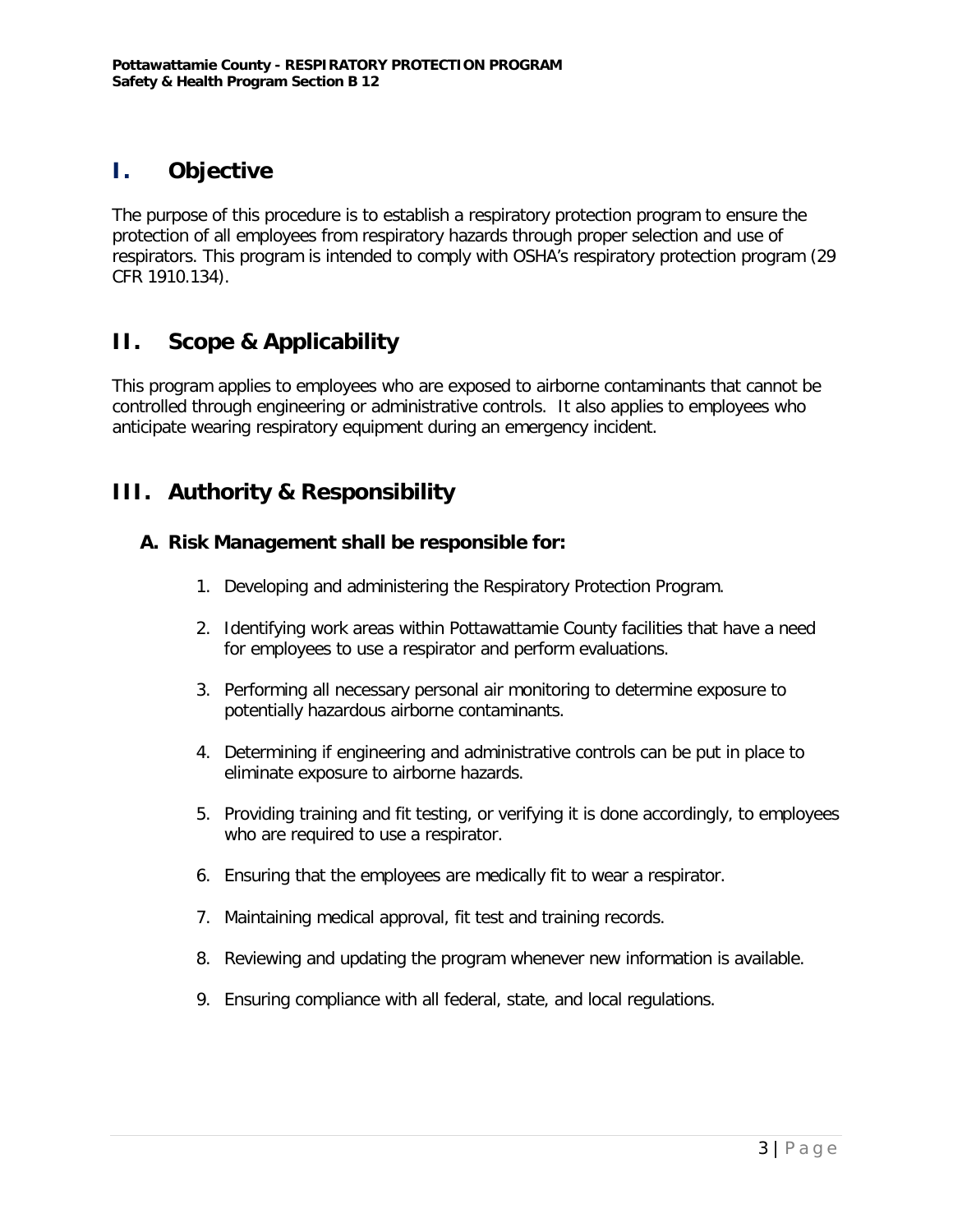### **B. Departments and supervisors shall be responsible for:**

- 1. Identifying employees that are working with or have the potential to be exposed to hazardous airborne contaminants.
- 2. Notifying Risk Management of potential respiratory hazards.
- 3. Providing the appropriate work practices and engineering controls to control hazardous airborne contaminants.
- 4. Providing necessary respiratory protection for affected employees. Providing necessary equipment so that the user is able to clean and disinfect their personal respirator after each use.
- 5. Ensuring that employees who are assigned to workplaces where there is exposure to hazardous airborne contaminants have received the proper training, fit testing, medical evaluation and equipment.
- 6. Enforcing the proper use and maintenance of respiratory equipment as necessary.
- 7. Covering costs associated with medical evaluations.
- 8. Coordinating and consulting with Risk Management to ensure compliance with all state and federal requirements.

### **C. Employees shall be responsible for:**

- 1. Completing the mandatory medical questionnaire and any medical evaluation requirements deemed necessary by the evaluating physician.
- 2. Attending annual respiratory training and fit testing.
- 3. Performing care and maintenance of the respirator.
- 4. Using the respirator correctly and conducting the proper pressure checks each time the respirator is donned.
- 5. Notifying his/her supervisor of any problems with the respirator or concerns about exposure to hazardous airborne contaminants.
- 6. Notifying his/her supervisor of any other respiratory hazards that have not been adequately addressed.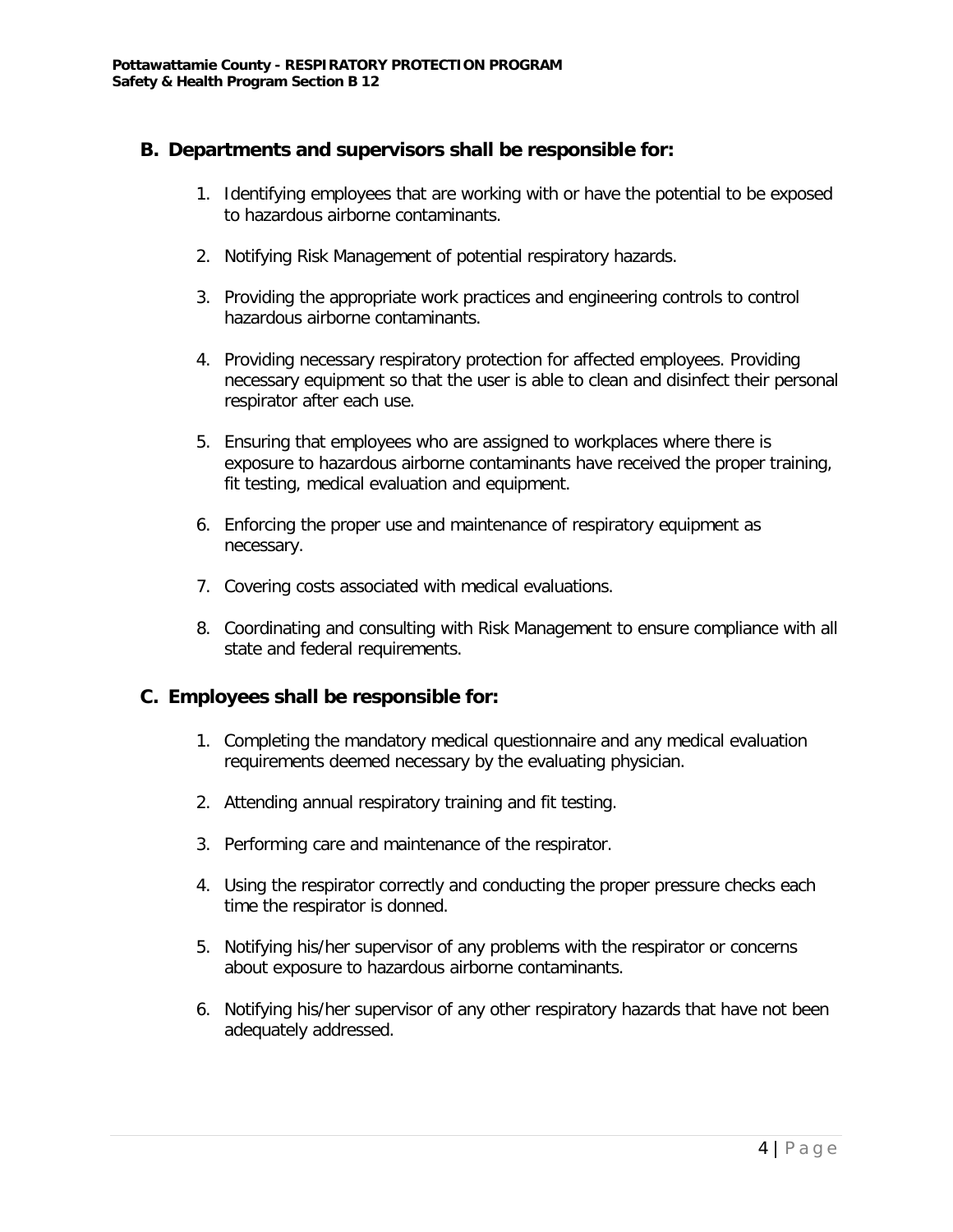7. Maintaining facial surface consistent with a proper fit of the respirator (i.e., no facial hair that comes between the sealing surface of the face piece and the face or that interferes with valve function.

# **VI. Program Requirements**

- A. Supervisors are responsible for determining if respirators are needed or are going to be used for hazardous jobs before assigning that job to an employee. (Refer to appendix A regarding activities requiring the use of respiratory protection.) Supervisor's shall assign respirators accordingly and shall follow procedure for employees who wish to voluntarily use tight-fitting, e.g., air purifying, respirators.
- B. Employees who are required to use respirators shall be medically qualified to use the respirator prior to assigning them a respirator and fit testing.
- C. Employees using respirators shall receive appropriate training as outlined below:
	- 1. Before they are assigned a respirator
	- 2. Annually thereafter
	- 3. Whenever a new hazard or job is introduced
	- 4. Whenever employees fail to demonstrate proper use or knowledge

Training will address, at a minimum, the following:

- 1. Why the respirator is necessary, and what conditions can make the respirator ineffective.
- 2. What the limitations and capabilities of the respirators are.
- 3. How to use respirators effectively in emergency situations.
- 4. How to inspect, put on and remove, and check the seals of the respirator.
- 5. What the respirator maintenance and storage procedures are.
- 6. How to recognize medical signs and symptoms that may limit or prevent effective use of the respirator.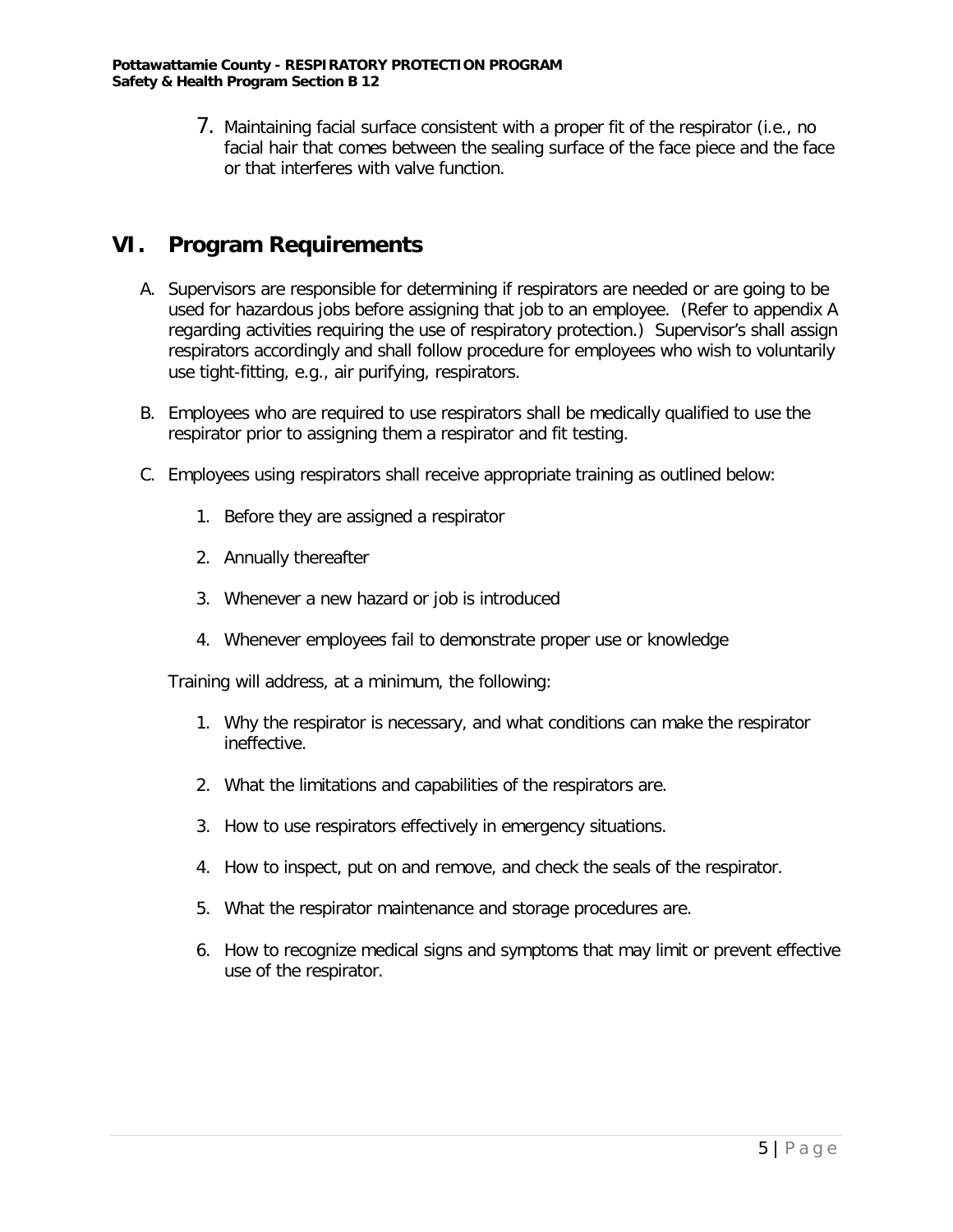- D. Respirator Fit Testing:
	- 1. Any employee who has been assigned a reusable respirator must be fit tested either on an annual basis (no more than one year may elapse between fit tests), or when an employee is assigned a respirator of a different make, type or size from that previously tested.
	- 2. Fit testing can be performed by contract or trained in house personnel. Fit testing results shall be maintained by the County and shall include:
		- a. Employee's name and social security number
		- b. Respirator brand, model and size fitted for
		- c. Date fit tested
		- d. Method of fit testing used
		- e. Name and signature of fit tester
		- f. Statement that fit test protocol met the applicable requirements
		- g. Manufacturer and serial number of fit testing apparatus (for quantitative fit test)
		- h. Use appendix D to document fit test results.
- E. Employees whose duties require respirators shall be assigned respirators for which they have been fit tested. Employees shall also be provided adequate amounts of parts and cartridges. If an employee must wear eyeglasses with a full face piece respirator, they shall be provided special eyeglass inserts designed for the assigned respirator. Contact lenses may be worn when wearing a full face respirator.
- F. Employees are required to use respirators properly and shall adhere to the following:
	- 1. Facial hair is prohibited where the respirator-sealing surface meets the wearer's face.
	- 2. Employees are required to thoroughly inspect the respirator prior to each use.
	- 3. Employees are to perform a positive and negative fit check every time the respirator is put on.
	- 4. Employees will leave the area where respirators are being used:
		- a. Before removing the face piece for any reason
		- b. To change cartridges
		- c. If any of the following is detected:
			- Vapor or gas breakthrough
			- Leakage around the face piece
			- Changes in breathing resistance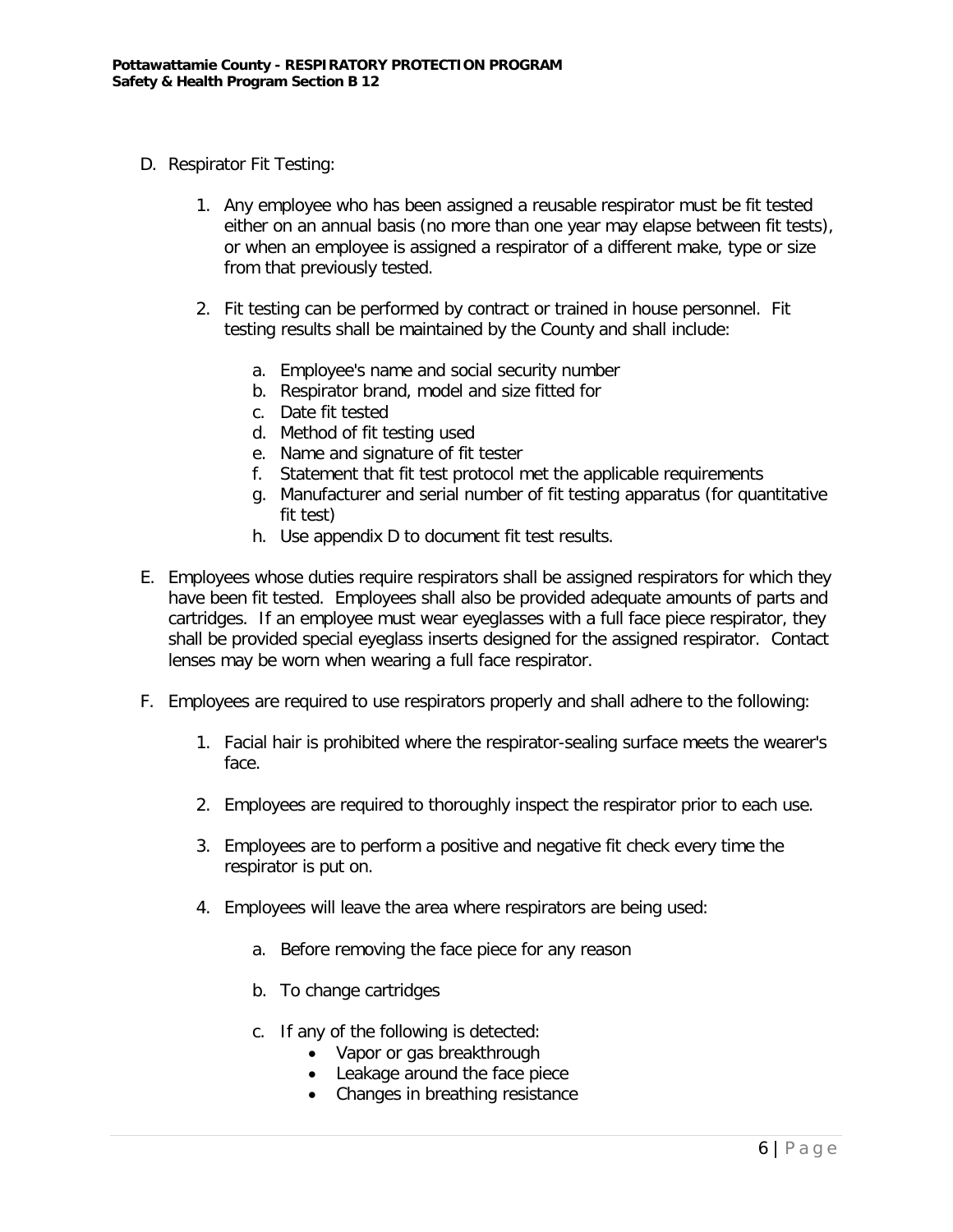- 5. Employees are required to use cartridges with End of Service Life Indicators or determine the respirator cartridge change-out schedule. See appendix C for guidance.
- 6. Employees are required to clean and disinfect respirators after each use.
- 7. Employees are required to store respirators in a plastic bag or case and in a clean location.
- 8. Employees are required to inspect respirators before and after each cleaning.
- H. Special use respirators (self-contained breathing apparatus; air supply respirators; emergency use respirators) shall be addressed as outlined below.
	- 1. Self-Contained Breathing Apparatus and other emergency use respirators shall be inspected monthly and after each use in accordance with manufacturer's instructions.
	- 2. Air Supplied Respirators
		- a. Air used for atmosphere-supplying respirators must meet or exceed the requirements for Type 1 - Grade D breathing air.
		- b. Never use pure oxygen.
		- c. A certificate of analysis must accompany bottled air.
		- d. Compressors used to supply breathing air must:
			- i. Prevent entry of contaminated air into the air supply
			- ii. Minimize moisture content
			- iii. Have suitable in-line sorbent beds and filter to provide appropriate air quality
			- iv. Have a high carbon monoxide alarm that sounds at 10 ppm
		- e. Couplings on air hose lines must be incompatible with other air and gas systems.
- I. Employees shall complete follow up training and medical surveillance as directed to include follow-up physicals, annual refresher training and annual fit testing.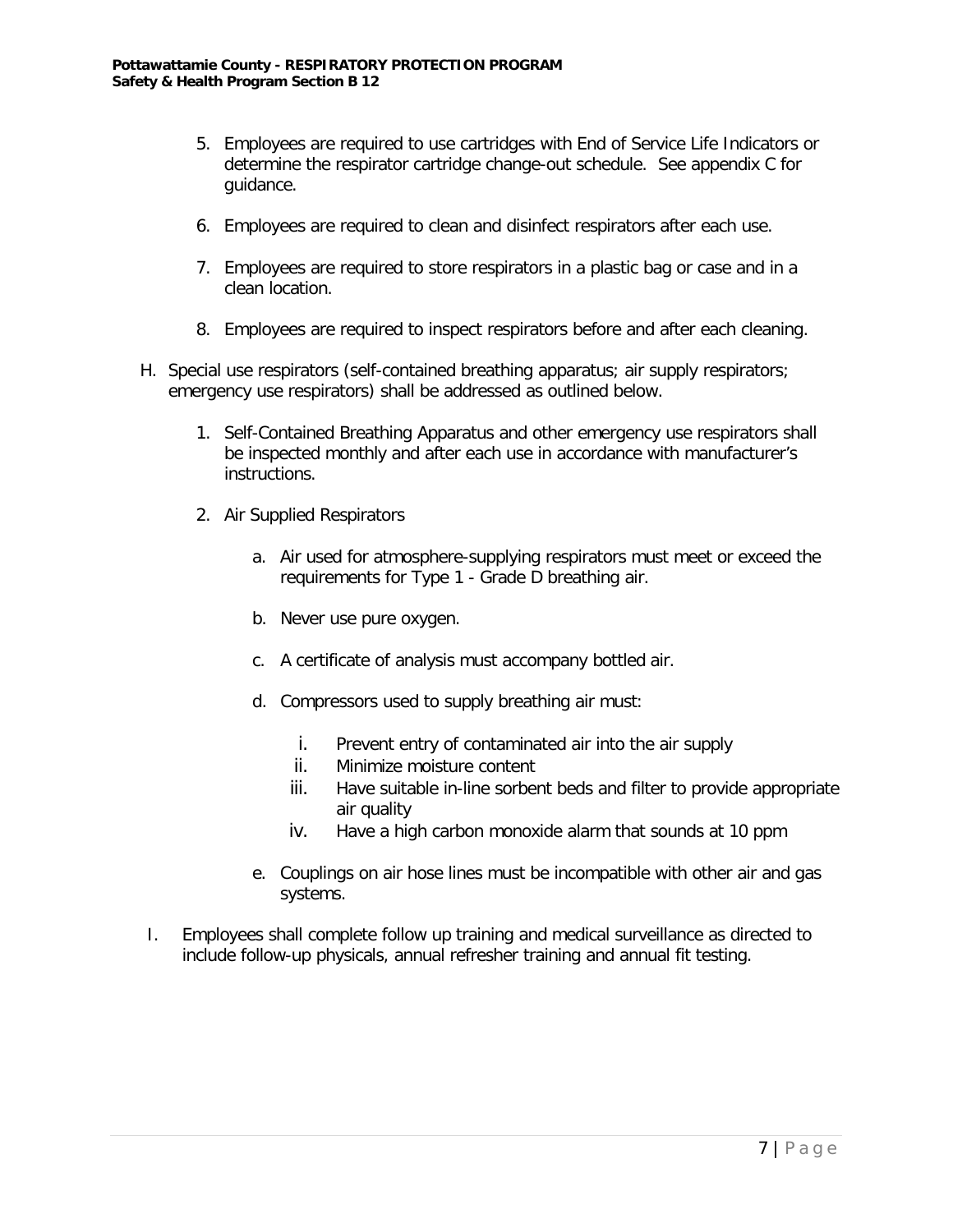# **V. Documentation Summary**

- A. The following records shall be maintained by the employer and filed in the employee's safety training file or medical file.
	- 1. Employee Medical Clearances for Respirator Use
	- 2. Employee Fit Test Records
	- 3. Employee Respirator Training Records
	- 4. Completed "Voluntary Use of Respirators" form Appendix B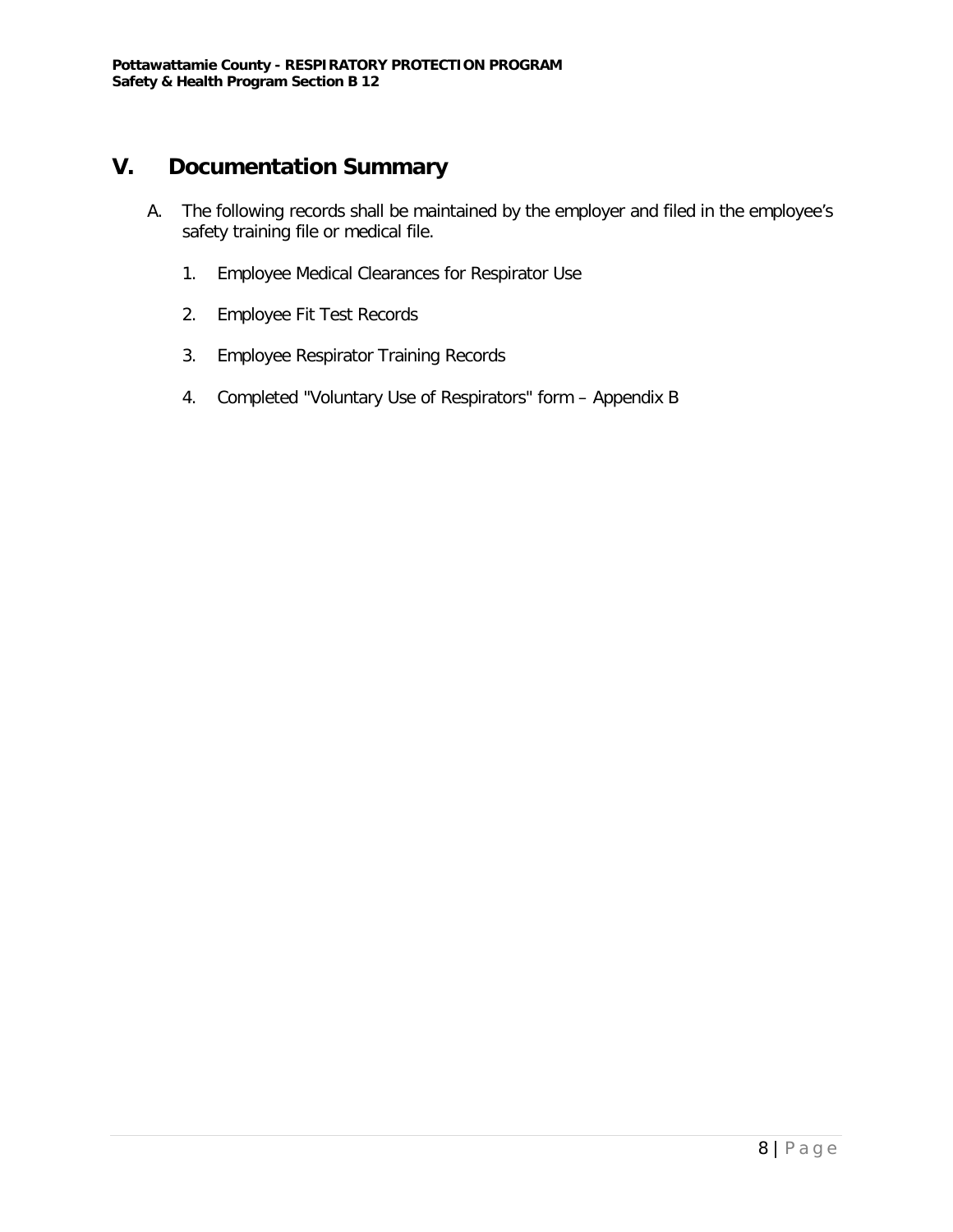# **MODEL FORMS**

Model forms for this program are located on the following pages. Departments may modify or develop their own forms based on the specific needs of their department.

> Modified forms are subject to review and approval of Risk Management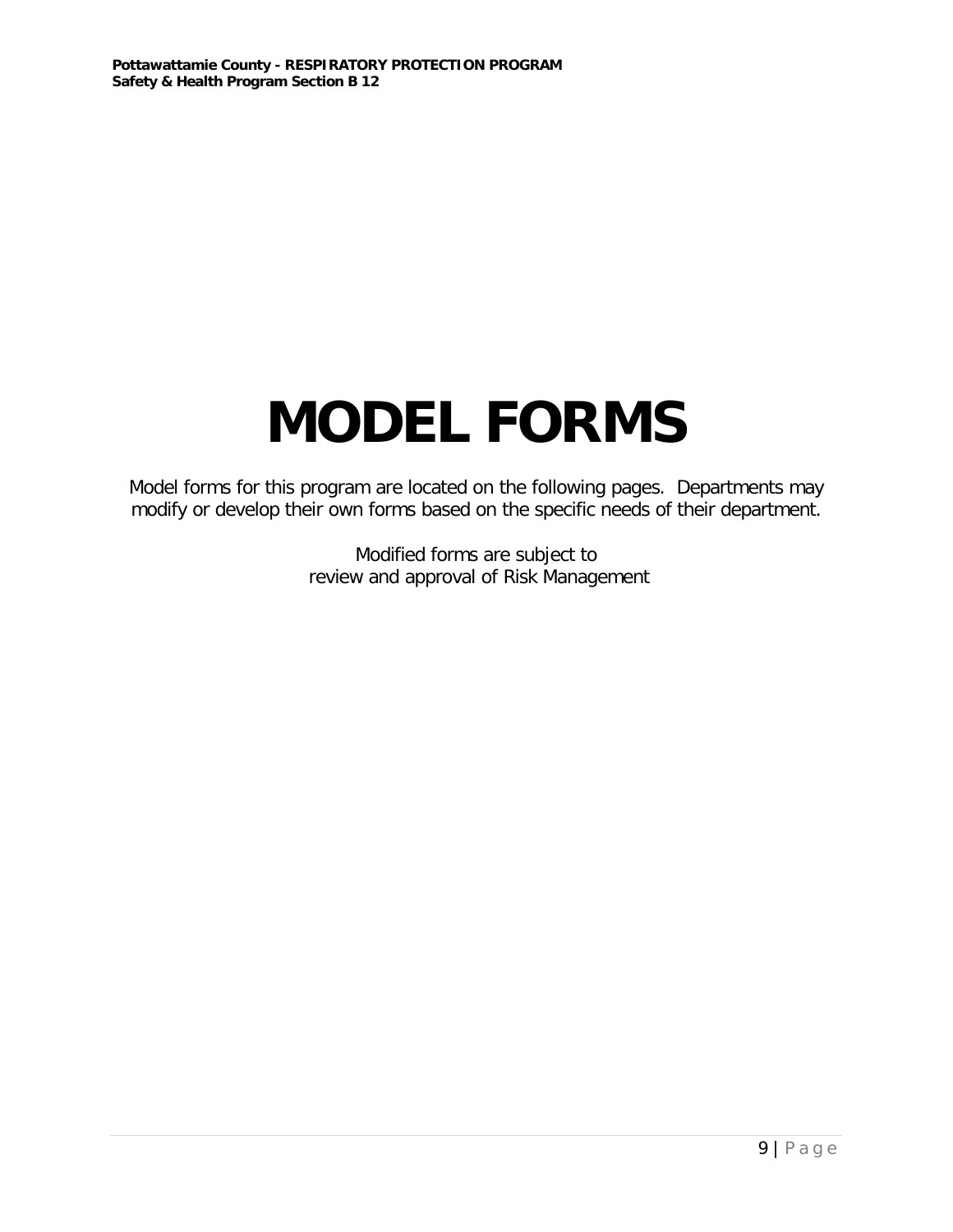## **Appendix A: Tasks for Which Respiratory Protection is Required**

### DRAFT- MUST BE REVIEWED FOR TASKS PERFORMED

The following table designates the requirements for the use of respiratory protection.

| <b>Tasks</b>                                                                                 | <b>Type of Respirator Required</b>                                                                                  |
|----------------------------------------------------------------------------------------------|---------------------------------------------------------------------------------------------------------------------|
| <b>Abrasive Blasting</b>                                                                     |                                                                                                                     |
| Outdoors                                                                                     | - Full face air purifying respirator with<br><b>HEPA cartridges</b>                                                 |
| Indoors                                                                                      | Supplied air with abrasive blasting<br>hood                                                                         |
| Confined spaces                                                                              | Supplied air respirator with pressure<br>demand full face piece and adequate<br>escape air supply as needed         |
| Acids (Liquid or powder acids used in a situation<br>where acid vapors, mists or dust may be |                                                                                                                     |
| breathed.)                                                                                   | - Full face air purifying respirator with                                                                           |
| Outdoors                                                                                     | combination acid gas/HEPA cartridges                                                                                |
|                                                                                              | Supplied air with pressure demand                                                                                   |
| Indoors                                                                                      | full face piece                                                                                                     |
|                                                                                              | Supplied air respirator with pressure                                                                               |
| Confined spaces                                                                              | demand full face piece and adequate                                                                                 |
|                                                                                              | escape air supply as needed                                                                                         |
| <b>Adhesives</b>                                                                             |                                                                                                                     |
| Aerosol-propelled adhesives used outdoors                                                    | Half face air purifying respirator with<br>$\overline{\phantom{a}}$<br>combination Organic Vapor/HEPA<br>cartridges |
| Two-part or any use of adhesives in                                                          | Supplied air respirator with pressure                                                                               |
| confined spaces                                                                              | demand full face piece and adequate<br>escape air supply as needed                                                  |
| <b>Alkalis/Bases/Caustics</b>                                                                |                                                                                                                     |
| Powdered alkalis used in a situation where                                                   | Half face air purifying respirators with                                                                            |
| an airborne dust may be breathed                                                             | <b>HEPA</b> cartridge                                                                                               |
| <b>Cleaning Compounds</b>                                                                    |                                                                                                                     |
| Organic degreasers or carbon removers                                                        | - Half face air purifying respirator with                                                                           |
| used in areas where local exhaust                                                            | organic vapor cartridge                                                                                             |
| ventilation is not provided                                                                  |                                                                                                                     |
| Aerosol propelled cleaning compounds will                                                    | Half face air purifying respirator with<br>$\blacksquare$                                                           |
| be used in areas where there is no local                                                     | organic vapor cartridges                                                                                            |
| exhaust ventilation                                                                          |                                                                                                                     |
| Degreasers or carbon removers will be                                                        | Supplied air respirator with pressure<br>demand full face piece and adequate                                        |
| used in voids, tanks, or other confined                                                      | escape air supply                                                                                                   |
| spaces                                                                                       |                                                                                                                     |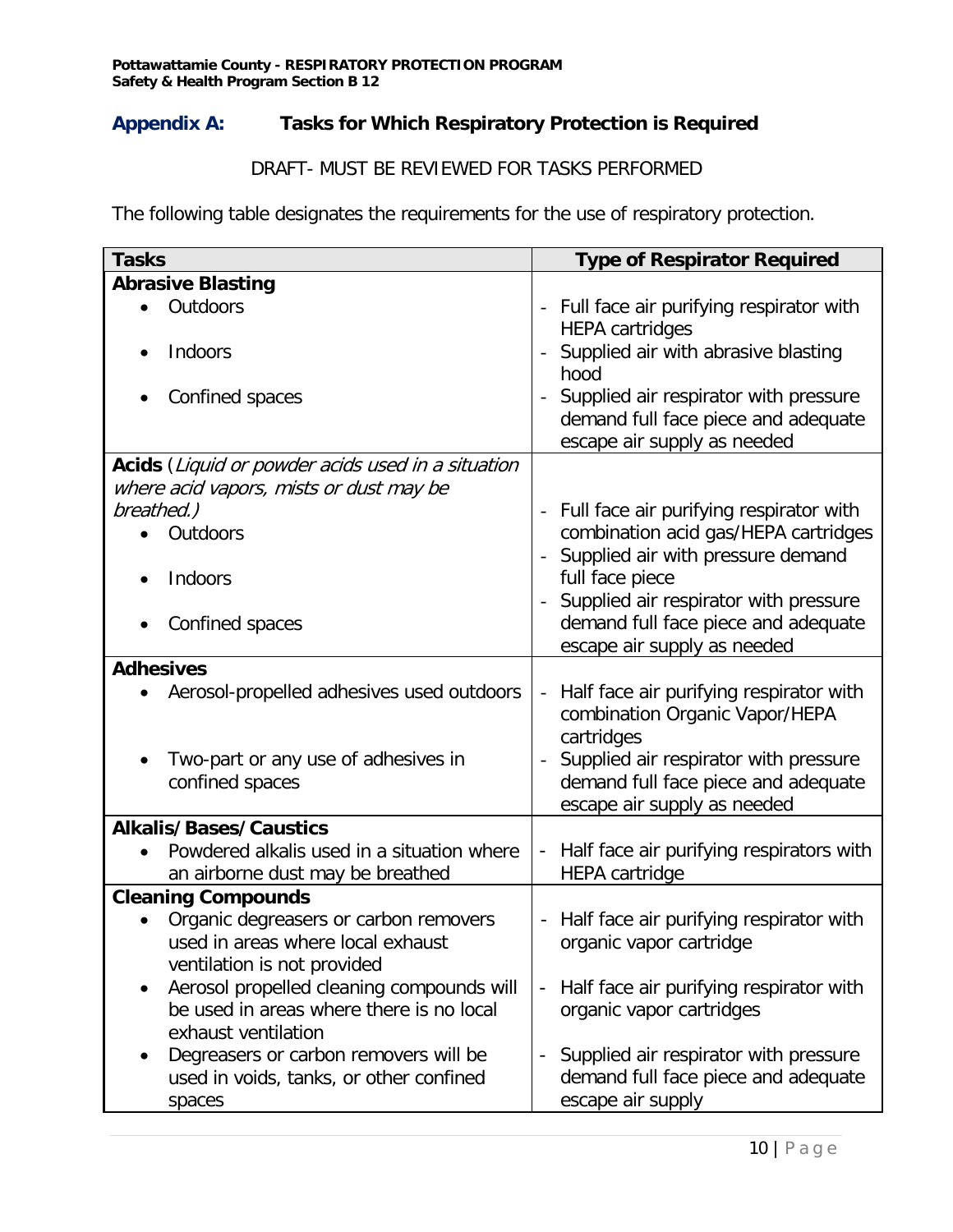# **Appendix A: Tasks for Which Respiratory Protection is Required (continued)**

| <b>Tasks</b>                                                                    | <b>Type of Respirator Required</b>                                            |
|---------------------------------------------------------------------------------|-------------------------------------------------------------------------------|
| <b>Chlorine</b>                                                                 |                                                                               |
| Work in Paper Mills or other facilities                                         | Bite type chlorine escape respirators                                         |
| where chlorine releases are possible and                                        | unless client has a more stringent                                            |
| emergency protection is required                                                | requirement                                                                   |
| Fuels (including regular or unleaded gasoline,                                  |                                                                               |
| kerosene, diesel fuel, JP-5)                                                    | - Supplied air respirator with pressure                                       |
| Employees inside unventilated fuel cells or                                     | demand full face piece and adequate                                           |
| other confined spaces containing fuels                                          | escape air supply                                                             |
| <b>Grinding, Cutting, Sanding</b>                                               |                                                                               |
| Cutting, grinding or sanding surfaces that                                      | Requires initial exposure assessment<br>$\sim$                                |
| have coatings containing lead, cadmium,                                         | (see SMS for Lead in Construction).                                           |
| chromium, zinc or beryllium                                                     | Full face air purifying respirator with                                       |
|                                                                                 | HEPA cartridges required until air                                            |
|                                                                                 | monitoring deems otherwise.                                                   |
| Cutting, grinding or sanding surfaces that                                      |                                                                               |
| are concrete or glass without use of                                            | - Full face air purifying respirator with                                     |
| ventilation or water                                                            | <b>HEPA</b> cartridges                                                        |
| Paint Materials (including paints, primers,                                     |                                                                               |
| thinners, enamels, lacquers, strippers, coatings                                |                                                                               |
| and varnishes)                                                                  |                                                                               |
| Paint materials spray applied outside of                                        | Half face air purifying respirator with                                       |
| spray finishing booth                                                           | combination organic vapor/HEPA                                                |
|                                                                                 | cartridges                                                                    |
| Two part (mix Part A with Part B; let set;                                      | Full face supplied air respirator                                             |
| then apply) polyurethane or epoxy                                               |                                                                               |
| polyamide paints will be brush or spray                                         |                                                                               |
| applied                                                                         |                                                                               |
|                                                                                 |                                                                               |
| Paints containing lead, chromium,<br>cadmium, beryllium, and zinc (refer to the | - Requires initial exposure assessment<br>(see SMS for Lead in Construction). |
| SDS)                                                                            |                                                                               |
|                                                                                 | - Full face supplied air respirator with                                      |
| Paint materials will be applied in confined                                     | adequate escape air supply                                                    |
| spaces                                                                          |                                                                               |
| <b>Solvents</b>                                                                 | - See Fuels above                                                             |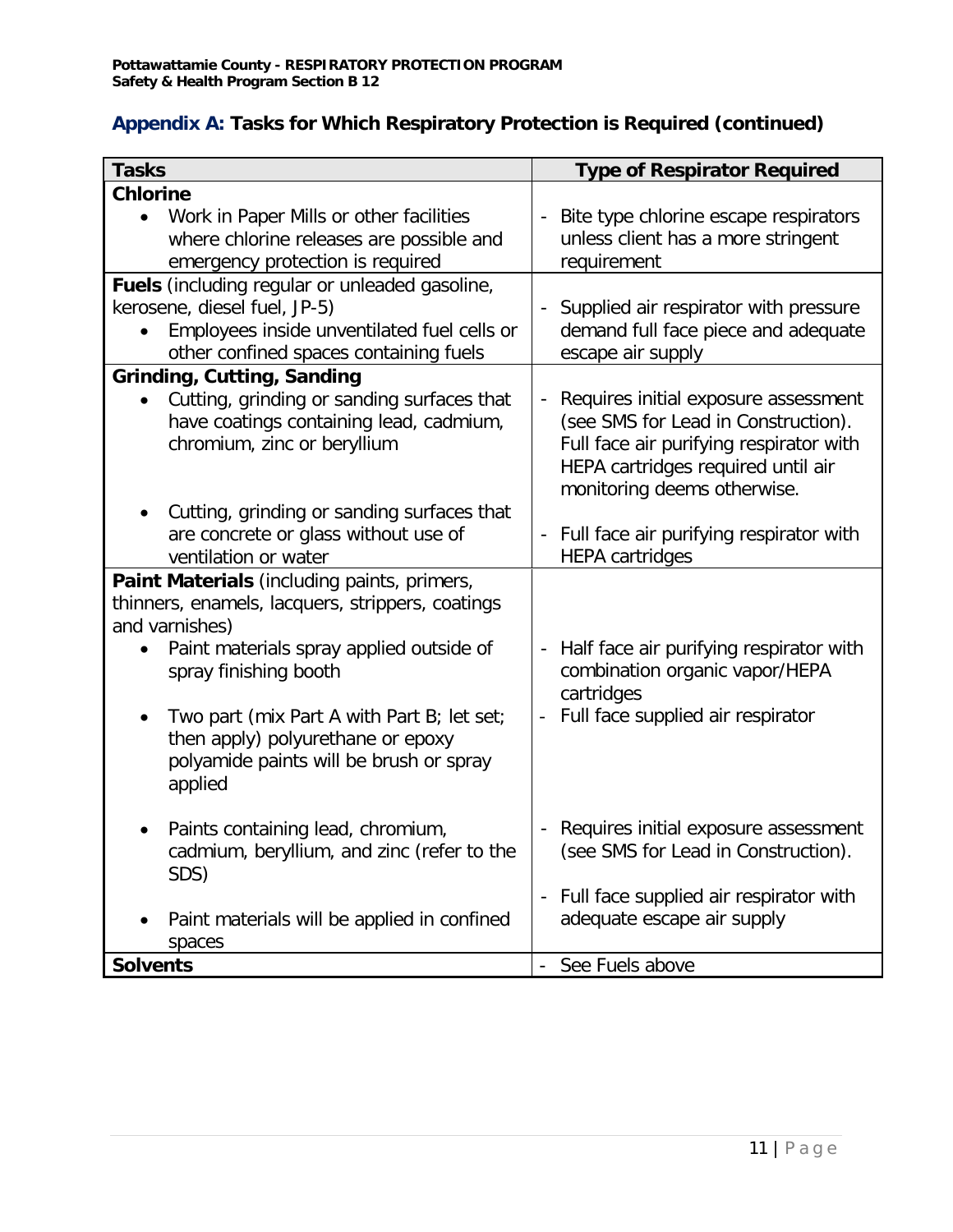| <b>Tasks</b>                                                 | <b>Type of Respirator Required</b>                                                                                                                                                                                                                |
|--------------------------------------------------------------|---------------------------------------------------------------------------------------------------------------------------------------------------------------------------------------------------------------------------------------------------|
| <b>Welding/Brazing/Torch Cutting</b>                         | Minimum 2000 cfm exhaust ventilation                                                                                                                                                                                                              |
| Welding will be performed in confined<br>$\bullet$<br>spaces | as per confined space standard for each<br>welder/hot operation<br>- Half face air purifying respirator with<br>HEPA cartridge unless otherwise<br>determined by air monitoring.                                                                  |
| Welding galvanized metal or stainless steel                  | - Half face air purifying respirator with<br>HEPA cartridge unless otherwise<br>determined by air monitoring.<br>Requires initial exposure assessment<br>$\sim$<br>(see SMS for Lead in Construction).<br>Full face air purifying respirator with |
| Brazing or silver soldering with cadmium<br>or lead          | HEPA cartridges required until air<br>monitoring deems otherwise.                                                                                                                                                                                 |

# **Appendix A: Tasks for Which Respiratory Protection is Required (continued)**

In addition respiratory protection will be required for any of the above listed activities where any of the following applies:

- An employee will be in the immediate area, i.e., within 10 feet of the job or operation.
- The employee will be inside a confined space where activities are taking place,
- The employee will be inside a "controlled area" such as found in asbestos abatement, lead abatement, radiation control area, or a hazardous waste site.

Respirators will also be required whenever required by:

- A Material Safety Data Sheet
- A product label
- A product use instruction
- A Standard Operating Procedure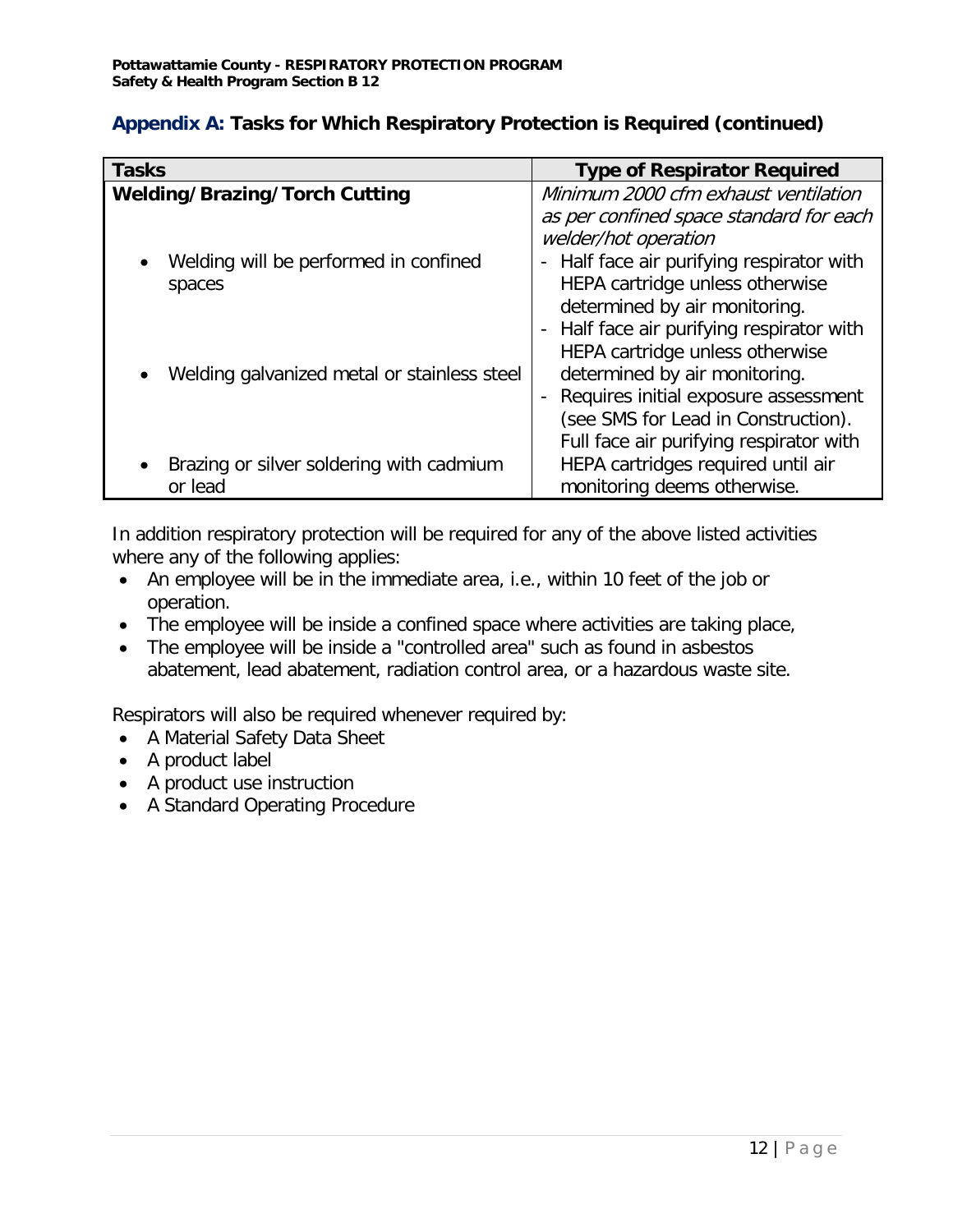### **Appendix B: Voluntary Use of Respirators**

Instructions: Have the employee that is opting to use a respirator for nonoverexposure conditions read this page, and then sign on the bottom of the page. Forward a copy of the signed form to Risk Management, and maintain a copy in the employee's personnel file.

Respirators are an effective method of protection against designated hazards when properly selected and worn. Respirator use is encouraged, even when exposures are below the exposure limit, to provide an additional level of comfort and protection for employees. However, if a respirator is used improperly or not kept clean, the respirator itself can become a hazard to the employee.

Sometimes employees may wear respirators to avoid exposures to hazards, even if the amount of the hazardous substance does not exceed the limits set by OSHA standards. If your employer provides respirators for your own voluntary use, or if you provide your own respirator, you need to take certain precautions to be sure that the respirator itself does not pose a hazard.

You should do the following:

- 1. Read and follow all instructions provided by the manufacture on use, maintenance, cleaning and care, and warnings regarding the respirators limitations.
- 2. Choose respirators certified for use to protect against the contaminant of concern. NIOSH, the National Institute for Occupational Safety & Health of the U.S. Department of Health and Human Services, certifies respirators. A label or statement of certification should appear o the respirator or respirator packaging. It will tell you what the respirator is designed for and how it will protect you.
- 3. Do not wear your respirator into atmospheres containing contaminants for which your respirator is not designed to protect against. For example, a respirator designed to filter dust particles will not protect you against gases, vapors, fumes, smoke or very small solid particles.
- 4. Keep track of your respirator so that you do not mistakenly use someone else's respirator.
- 5. If you have any health conditions (e.g., asthma, high blood pressure, emphysema, heart disease) that could be aggravated by using a respirator, you should check with your doctor before using one.

I have read and understand this information on: (date) (date)

Employee's name:

Employee's signature: example and the state of the state of the state of the state of the state of the state of the state of the state of the state of the state of the state of the state of the state of the state of the st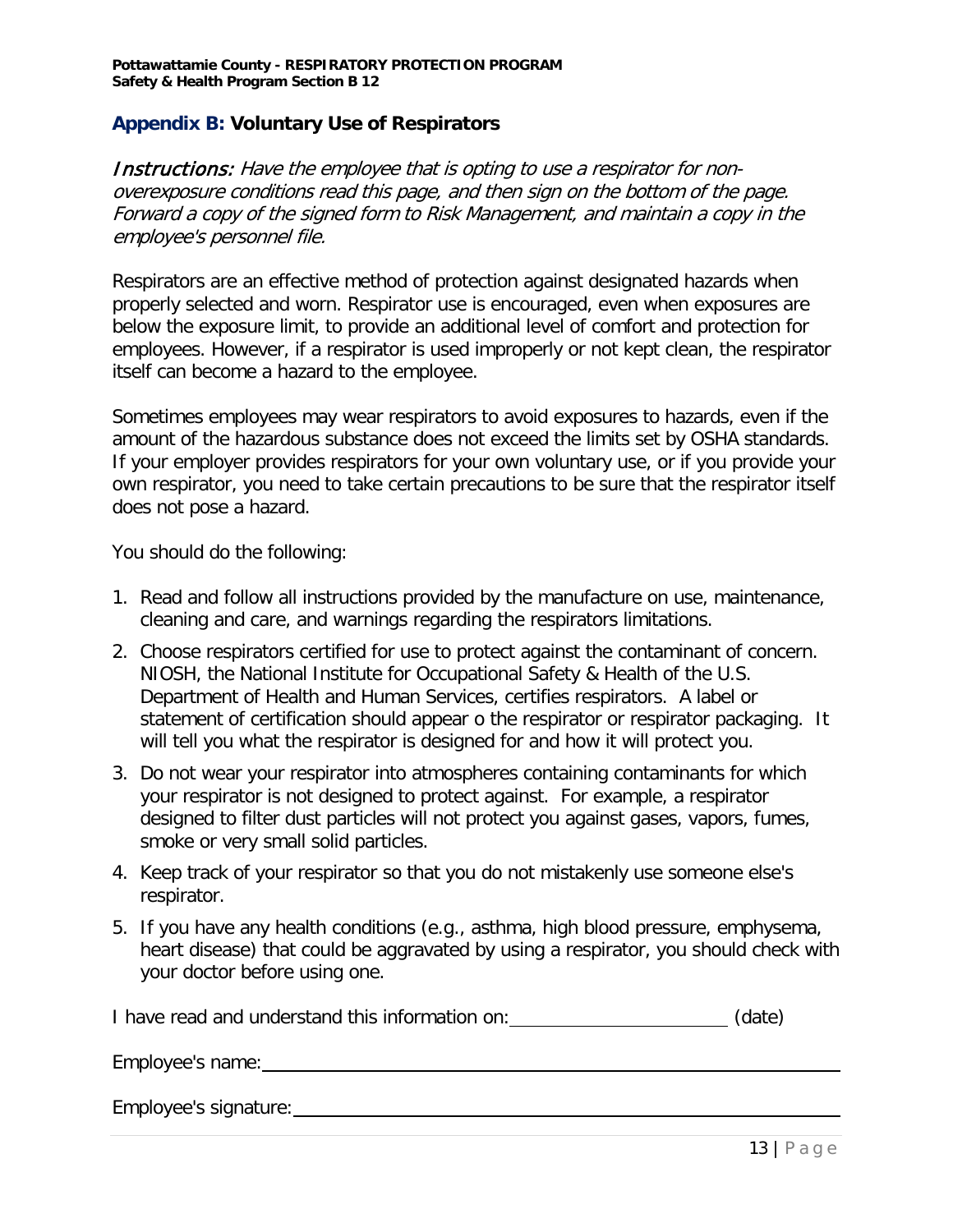# **Appendix C: Respirator Cartridge Change Schedule**

- **1.0** Cartridge change schedule
	- A. A cartridge change schedule must be developed for cartridges or canisters used with air purifying respirators that do not have an End of Service Life Indicator (ESLI).
		- 1. The purpose of this is to prevent contaminants from breaking through the respirator's sorbent cartridge(s), and thereby over-exposing employees.
			- a) NIOSH has approved ESLIs for only four cartridges or canisters:
				- Mercury vapor
				- Carbon monoxide
				- Ethylene oxide
				- Hydrogen sulfide
		- 2. Historically we have relied on the warning properties such as odor or irritation of a contaminant to dictate cartridge change.
			- a) OSHA no longer allows this as the sole basis for changing respirator cartridges.
	- B. In developing a change schedule the following factors should be considered:
		- 1. Contaminants
		- 2. Concentration
		- 3. Frequency of use
			- a) Continuously or intermittently throughout the shift
		- 4. Temperature and humidity
		- 5. Work rate
		- 6. The presence of potentially interfering chemicals
		- 7. Multiple chemical exposures
	- C. The worst case conditions should be assumed to avoid early breakthrough.
		- 1. This must be documented in the project health and safety plan or, in the cases of office or labs, in the site specific Respiratory Protection Program.

## **2.0** Sources of Help

- A. Manufacturers
	- 1. 3M has an interactive "Cartridge Service Life" program that can be downloaded for free
		- a) http://www.mmm.com/market/safety/ohes2/index.html
	- 2. This program will estimate cartridge service life only for 3M products against many contaminants.
	- 3. The program does not evaluate the service life against mixtures (multiple contaminants).
	- 4. Other respirator manufacturer's have similar tools for their cartridges.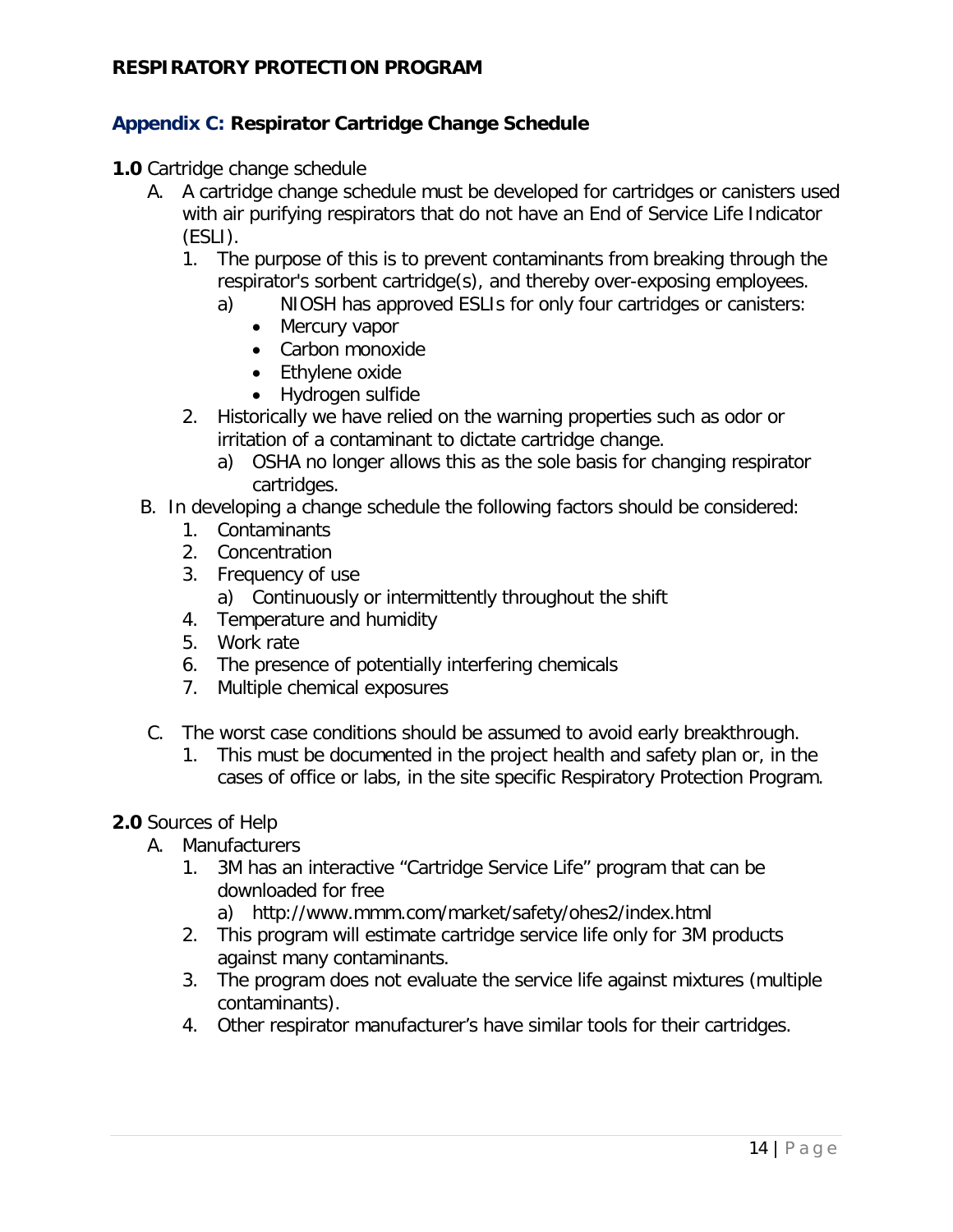# **Appendix C: Respirator Cartridge Change Schedule (continued)**

- B. Because of the complexity in evaluating mixtures, OSHA offers the following guidance:
	- 1. When the individual compounds in the mixture have similar breakthrough times (i.e., within one order of magnitude), service life of the cartridge should be established assuming the mixture stream behaves as a pure system of the most rapidly migrating component with the shortest breakthrough time (i.e., sum of the concentration of the components).
	- 2. Where the individual compounds in the mixture vary by 2 odors of magnitude or greater, the service life may be based on the contaminant with the shortest breakthrough time.
- **3.0** Rule of Thumb
	- A. The Occupational Environment: Evaluation and Control
		- 1. If the chemical's boiling point is  $>70^{\circ}$ C and the concentration is less than 200 ppm you can expect a service life of 8 hours at a normal work rate.
		- 2. Service life is inversely proportional to work rate.
		- 3. Reducing concentration by a factor of 10 will increase service life by a factor of 5.
		- 4. Humidity above 85% will reduce service life by 50%.
	- B. OSHA Interpretation
		- 2. The OSHA inspection procedures for the respiratory protection standard specify that:
			- a) Where contaminant migration is possible, respirator cartridges/canisters should be changed after each work shift where exposure occurs unless there is objective data to the contrary (desorption studies) showing the performance in the conditions and schedule of use/non-use found in the workplace.